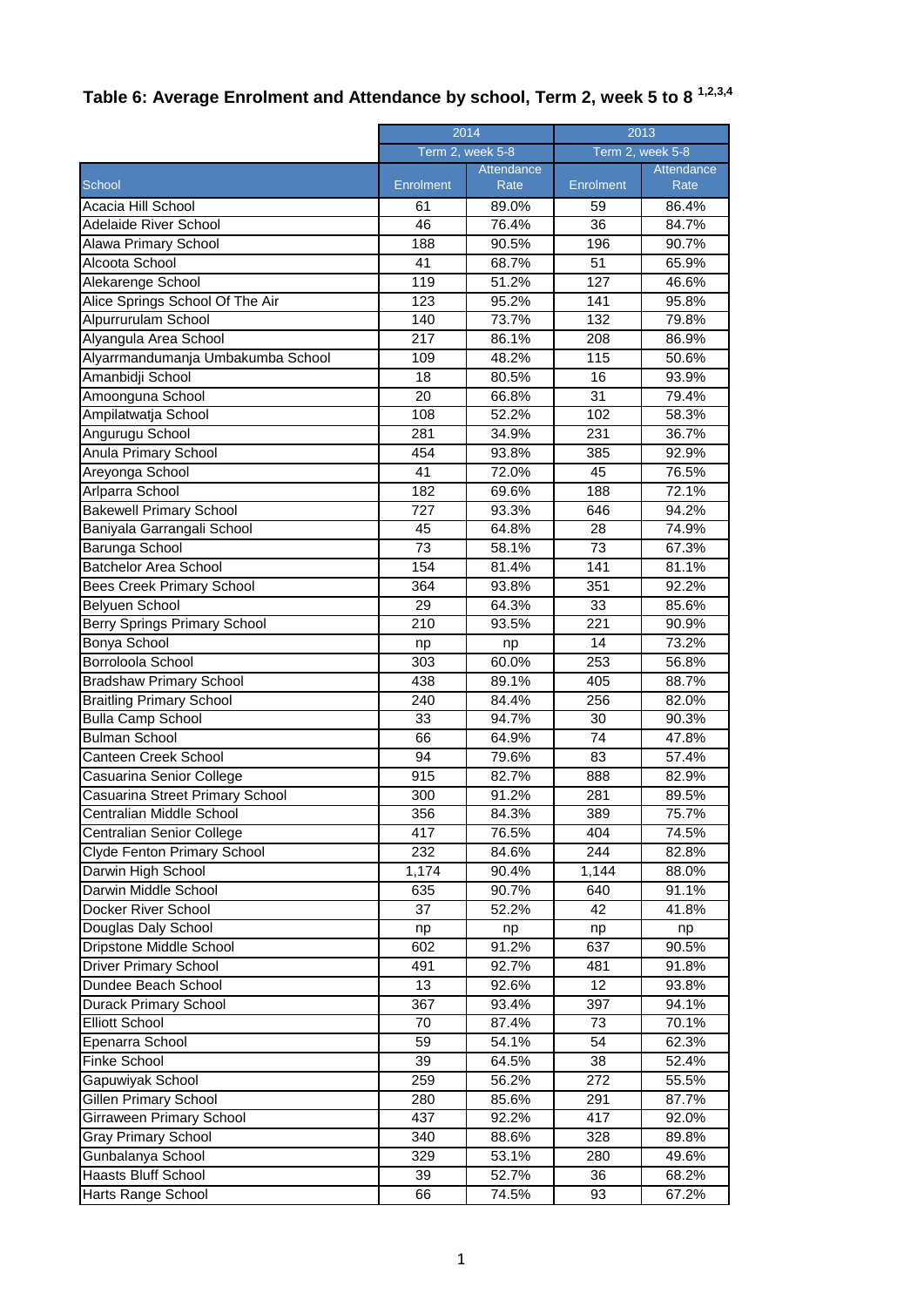|                                                | 2014             |                           | 2013             |                    |
|------------------------------------------------|------------------|---------------------------|------------------|--------------------|
|                                                | Term 2, week 5-8 |                           | Term 2, week 5-8 |                    |
| School                                         | Enrolment        | <b>Attendance</b><br>Rate | Enrolment        | Attendance<br>Rate |
| <b>Henbury School</b>                          | 96               | 87.4%                     | 90               | 89.4%              |
| Howard Springs Primary School                  | 245              | 90.1%                     | 251              | 89.9%              |
| <b>Humpty Doo Primary School</b>               | 395              | 90.3%                     | 398              | 91.9%              |
| Imanpa School                                  | 23               | 64.2%                     | 23               | 60.4%              |
| Jabiru Area School                             | 285              | 75.7%                     | 282              | 79.3%              |
| Jilkminggan School                             | 97               | 64.5%                     | 110              | 64.0%              |
| Jingili Primary School                         | 326              | 90.7%                     | 343              | 93.2%              |
| Kalkaringi School                              | 168              | 61.3%                     | 144              | 68.1%              |
| Karama Primary School                          | 229              | 87.7%                     | 257              | 89.1%              |
| Katherine High School                          | 609              | 80.0%                     | 604              | 72.4%              |
| Katherine School Of The Air                    | 223              | 100.0%                    | 245              | 99.4%              |
|                                                | 385              |                           | 402              |                    |
| Katherine South Primary School<br>Kiana School |                  | 87.0%                     |                  | 88.4%              |
|                                                | 16<br>26         | 85.1%                     | np<br>22         | np                 |
| Kintore Street School                          | 216              | 80.6%                     | 223              | 82.9%              |
| Lajamanu School<br>Laramba School              |                  | 54.2%                     |                  | 56.5%              |
|                                                | 59<br>287        | 66.7%                     | 64               | 70.2%              |
| Larapinta Primary School                       |                  | 87.7%                     | 287              | 88.5%              |
| Larrakeyah Primary School                      | 368              | 92.6%                     | 372              | 93.1%              |
| <b>Leanyer Primary School</b>                  | 521              | 93.3%                     | 539              | 93.9%              |
| Ludmilla Primary School                        | 146              | 87.6%                     | 143              | 86.5%              |
| MacFarlane Primary School                      | 202              | 83.3%                     | 211              | 79.0%              |
| Malak Primary School                           | 274              | 87.8%                     | 285              | 88.2%              |
| Mamaruni School                                | 57               | 71.1%                     | 90               | 60.0%              |
| Maningrida College                             | 689              | 52.0%                     | 616              | 47.8%              |
| Manunda Terrace Primary School                 | 210              | 85.8%                     | 211              | 88.5%              |
| Manyallaluk School                             | 18               | 76.3%                     | 24               | 68.2%              |
| Mataranka School                               | 45               | 90.7%                     | 51               | 89.0%              |
| Mbunghara School                               | $\overline{13}$  | 60.3%                     | np               | np                 |
| Middle Point School                            | $\overline{23}$  | 88.8%                     | $\overline{24}$  | 90.9%              |
| Milikapiti School                              | 77               | 83.4%                     | 76               | 87.0%              |
| Milingimbi School                              | 344              | 55.5%                     | 273              | 51.1%              |
| Millner Primary School                         | 211              | 89.9%                     | 229              | 88.5%              |
| Milyakburra School                             | 38               | 65.8%                     | 35               | 56.7%              |
| Minyerri School                                | 198              | 77.4%                     | 200              | 82.5%              |
| <b>Moil Primary School</b>                     | 306              | 90.0%                     | 321              | 91.9%              |
| Moulden Primary School                         | 361              | 84.7%                     | 410              | 84.3%              |
| Mount Allan School                             | 68               | 63.6%                     | 83               | 50.3%              |
| Mulga Bore School                              | 29               | 66.2%                     | 25               | 51.1%              |
| Murray Downs School                            | 25               | 86.6%                     | 40               | 76.4%              |
| Mutitjulu School                               | 37               | 56.5%                     | 37               | 65.7%              |
| Nakara Primary School                          | 538              | 94.6%                     | 511              | 93.1%              |
| Nemarluk School                                | 144              | 88.6%                     | 141              | 89.4%              |
| <b>Neutral Junction School</b>                 | 16               | 83.9%                     | 14               | 81.2%              |
| Newcastle Waters School                        | np               | np                        | np               | np                 |
| Nganambala School                              | 18               | 86.5%                     | 20               | 89.7%              |
| Nganmarriyanga School                          | 129              | 60.2%                     | 104              | 82.1%              |
| <b>Ngukurr School</b>                          | 309              | 73.5%                     | 306              | 60.4%              |
| Nhulunbuy High School                          | 221              | 83.9%                     | 238              | 86.8%              |
| Nhulunbuy Primary School                       | 523              | 88.7%                     | 555              | 89.7%              |
| Nightcliff Middle School                       | 271              | 84.7%                     | 238              | 91.4%              |
| <b>Nightcliff Primary School</b>               | 495              | 90.4%                     | 501              | 91.5%              |
| Northern Territory Open Education Centre       | 549              | 100.0%                    | 527              | 100.0%             |
| Ntaria School                                  | 196              | 67.1%                     | 174              | 63.8%              |
| Numbulwar School<br>Nyirripi School            | 158<br>43        | 57.9%<br>52.9%            | 167<br>41        | 49.0%              |
|                                                |                  |                           |                  | 53.8%              |
| Palmerston Senior College                      | 449              | 79.8%                     | 493              | 80.0%              |